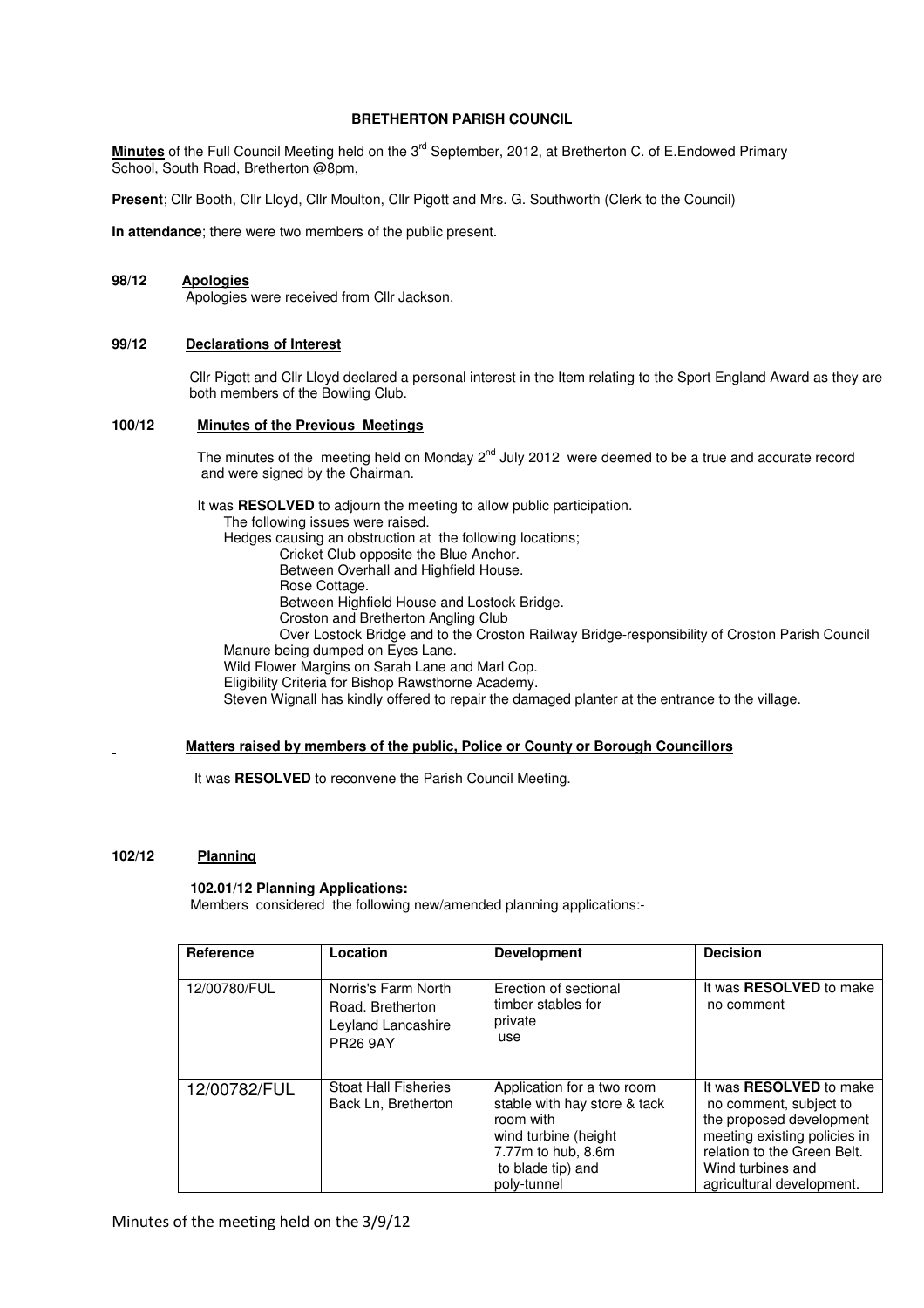## **102.02/12 Decisions Made:**

It was **RESOLVED** to note the following planning decisions

| <b>Ref</b>   | Location                                                         | <b>Details</b>                                                                      | <b>Decision</b>                 |
|--------------|------------------------------------------------------------------|-------------------------------------------------------------------------------------|---------------------------------|
| 12/00581/AGR | Manor House Farm Moss<br>Lane, Bretherton<br>Lancashire PR26 9BB | Application for agricultural<br>determination for a steel portal<br>framed building | Prior App not required -<br>Agr |

# **Finance**

## **103.01/12 Payment**

It was **RESOLVED** to pay the following invoices. The receipts having been authorized/inspected by Cllr Booth and Cllr Lloyd

## **103/12**

| Cheque<br>No. | Recipient                       | Description                                                               | Amount<br>£ |
|---------------|---------------------------------|---------------------------------------------------------------------------|-------------|
| 1164          | James Forshaw                   | Grounds Maintenance                                                       | 575-00      |
| 1165          | Glenys Southworth               | Jul/Aug Salary                                                            | 296-22      |
| 1166          | Glenys Southworth               | Jul/Aug Expenses                                                          | $39 - 57$   |
| 1167          | LALC                            | <b>Annual Conference Fee</b>                                              | 70-00       |
| 1168          | Society of Local Council Clerks | Registration for Certificate in Local<br>Council Administration           | 150-00      |
| 1169          | <b>BDO</b>                      | <b>Annual Audit Charges</b>                                               | 480-00      |
| 1170          | <b>LCTP</b>                     | Training Course for Certificate in Local<br><b>Council Administration</b> | 150-00      |

# **103.02/12 Monitoring Statement**

It was RESOLVED that the monitoring statement for the period to 31<sup>st</sup> August, 2012 be approved and the Chairman signed the statement on behalf of the Parish Council.

#### **104/12 Letter from Nat West Bank**

It was **RESOLVED** to submit the complaint to the Banking Ombudsman Service.

#### **105/12 Autumn Newsletter**

It was **RESOLVED** to agree the contents of the Four Page Autumn Newsletter

#### **106/12 Central Lancashire Core Strategy**

It was **RESOLVED** to make no comment.

#### **107/12 Multi Use Games Area**

It was **RESOLVED to** considered the potential funding and need for a consultation exercises

- **108/12 Annual Audit** It was **RESOLVED** to note the report from BDO the External Auditors
- **109/12 Lancashire Fire and Rescue Service; Consultation Document** It was **RESOLVED** to support the staffing proposals set out in the Consultation Document
- **110/12 Asset Register for Insurance Purposes** It was **RESOLVED** to amend the existing cover arrangements.
- **111/12 Code of Conduct** It was **RESOLVED** to agree the new Code of Conduct and note the revised complaint procedure.
- **112/12 Parish & Town Council Conference, County Hall, Preston – Saturday, 10 November 2012** It was **RESOLVED** that Cllr Piggott should attend the Conference

#### **113/12 Bowling Pavilion/ Sport England Award**

It was RESOLVED to note the arrangements in relation to the construction of the New Bowling Pavilion